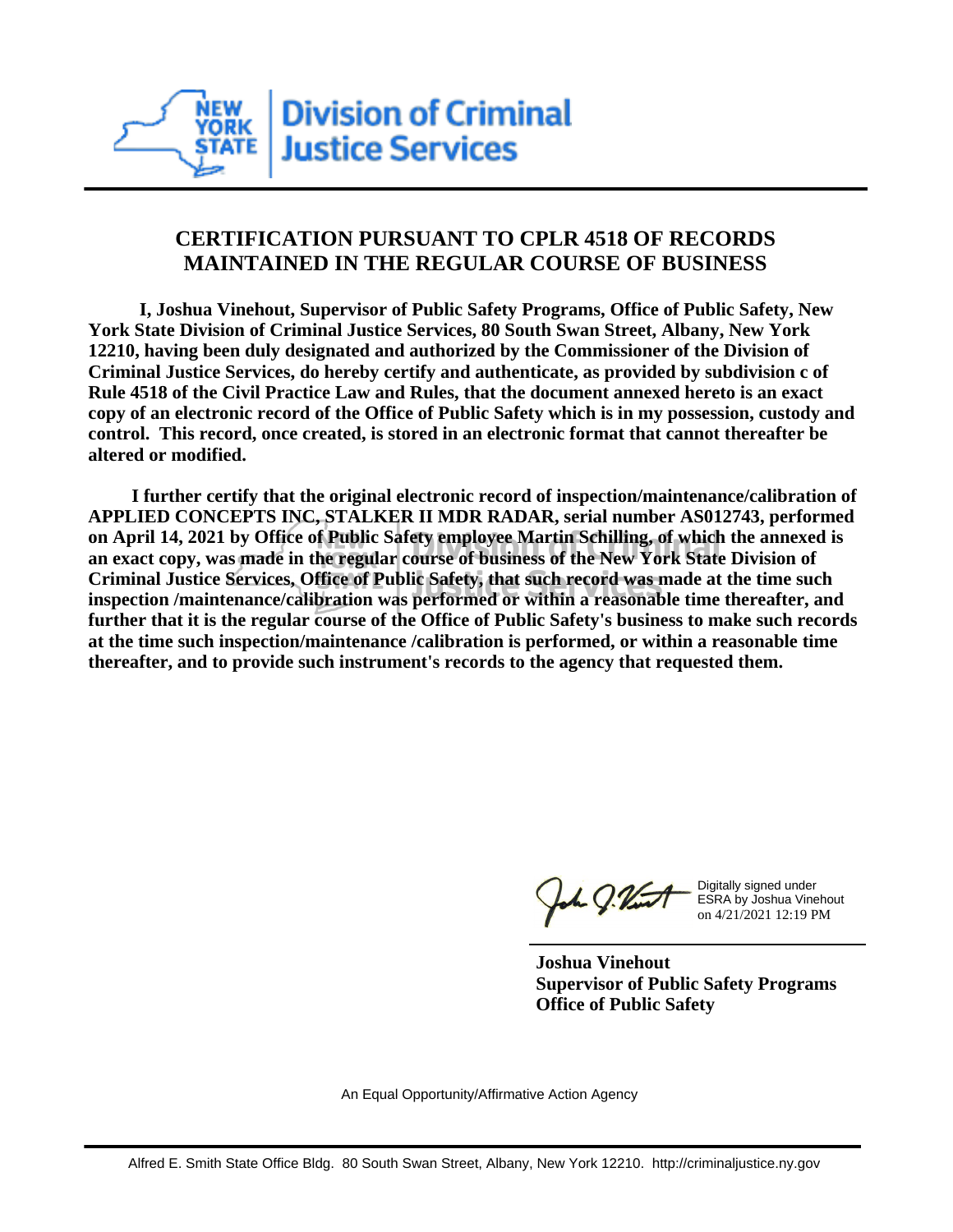## **RADAR RECORD OF INSPECTION / MAINTENANCE / CALIBRATION**

## **Name of Submitting Agency: Stony Point Town Police Department** Manufacturer: APPLIED CONCEPTS INC Model: STALKER II MDR **Date: April 14, 2021 Serial Number: AS012743**

 **I hereby certify that APPLIED CONCEPTS INC RADAR, model STALKER II MDR, serial number AS012743/ / N/A / / N/A, has been calibrated using standards whose accuracies are established by the National Bureau of Standards, or have been derived by the ratio type of self calibration techniques. Calibration has been effected by controlled tests performed on the date indicated above.**

| <b>Test No</b> | <b>Internal Standard</b>                   | <b>Test Result</b> |
|----------------|--------------------------------------------|--------------------|
|                | <b>PAS MPH</b>                             | <b>PAS MPH</b>     |
| <b>Test No</b> | <b>Certification Standard (Stationary)</b> | <b>Test Result</b> |
|                | 40 MPH                                     | <b>40 MPH</b>      |
|                | 25 MPH<br>YORK                             | <b>25 MPH</b>      |
| <b>Test No</b> | <b>Certification Standard (Moving)</b>     | <b>Test Result</b> |
|                | <b>40 MPH</b>                              | <b>15 MPH</b>      |
|                | <b>25 MPH</b>                              |                    |

**Turning Fork Certification / Date of Certification: April 14, 2021**

| <b>Serial Number</b> | <b>Frequency</b> | <b>Test Result</b> |
|----------------------|------------------|--------------------|
| FB341617             | 4168 HZ          |                    |

**The above stated tuning fork has been tested and found to oscillate at 4168 Hertz. It will cause a calibration signal of 40 MPH when used with a Doppler traffic radar operating at 34,700 Mhz.**

| <b>Serial Number</b> | Frequency | <b>Test Result</b> |
|----------------------|-----------|--------------------|
| FA235347             | 2618 HZ   | 25 MPH             |

**The above stated tuning fork has been tested and found to oscillate at 2618 Hertz. It will cause a calibration signal of 25 MPH when used with a Doppler traffic radar operating at 34,700 Mhz.**

 **I further certify that the entries made in these records were made at the time that the inspection /maintenance/calibration of the above identified RADAR was performed, or within a reasonable time thereafter.**

 *page 1 of 2* 

Digitally signed under ESRA by Martin Schilling on 4/14/2021 1:08 PM

**Martin Schilling Highway Safety Equipment Technician Office of Public Safety**

**\_\_\_\_\_\_\_\_\_\_\_\_\_\_\_\_\_\_\_\_\_\_\_\_\_\_\_\_\_\_\_\_\_\_\_\_\_**